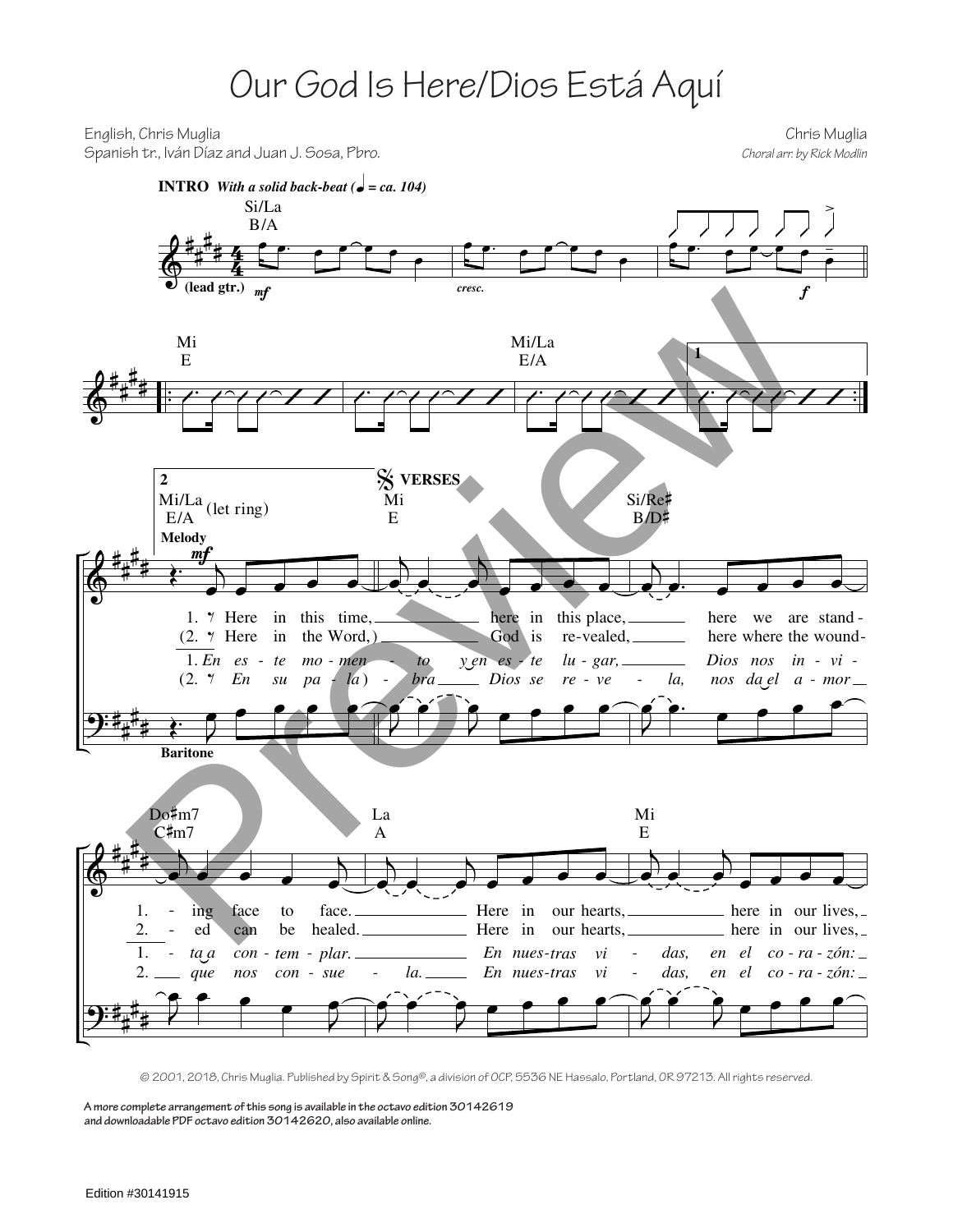Our God Is Here/Dios Está Aqui, cont. (2)

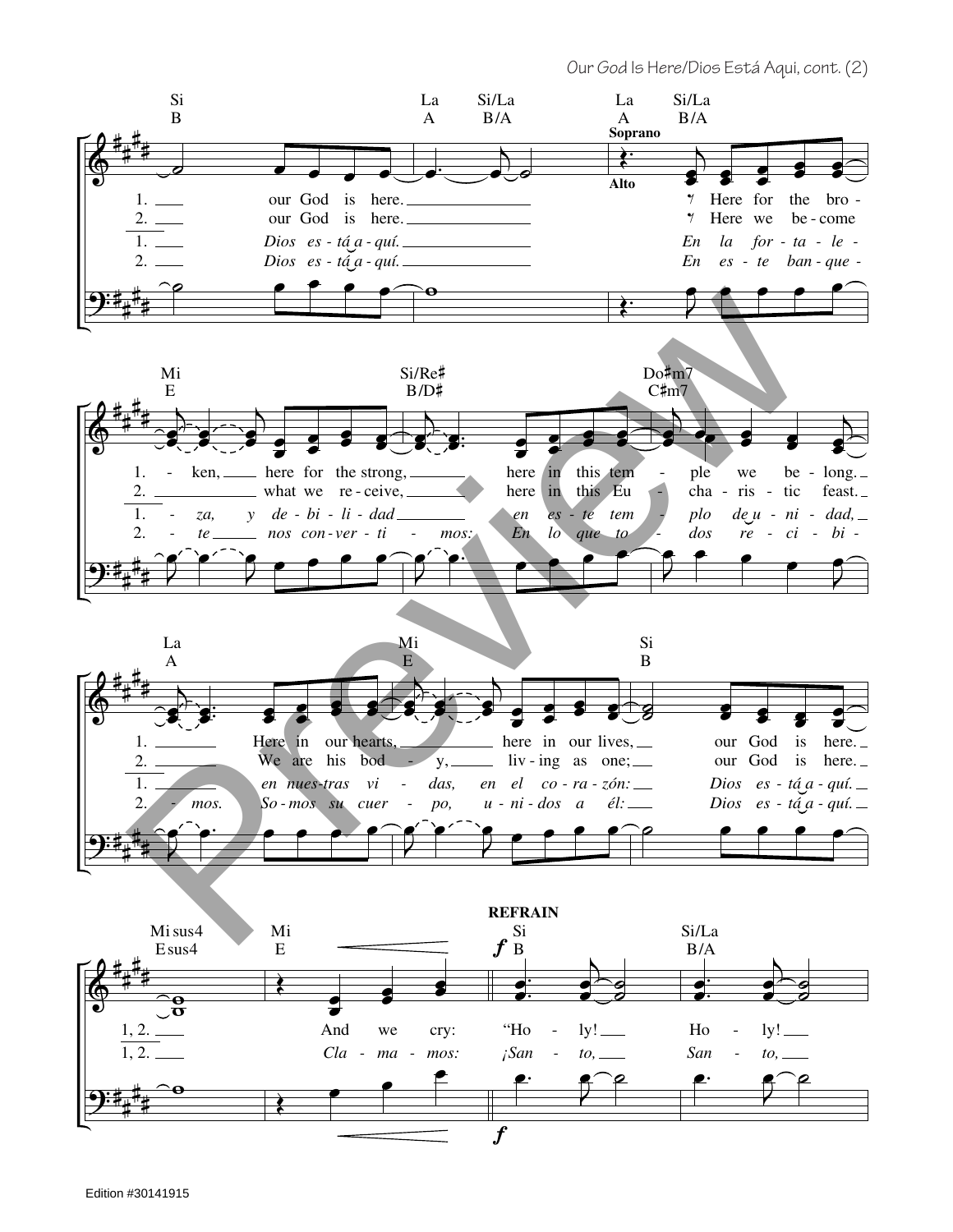Our God Is Here/Dios Está Aqui, cont. (3)

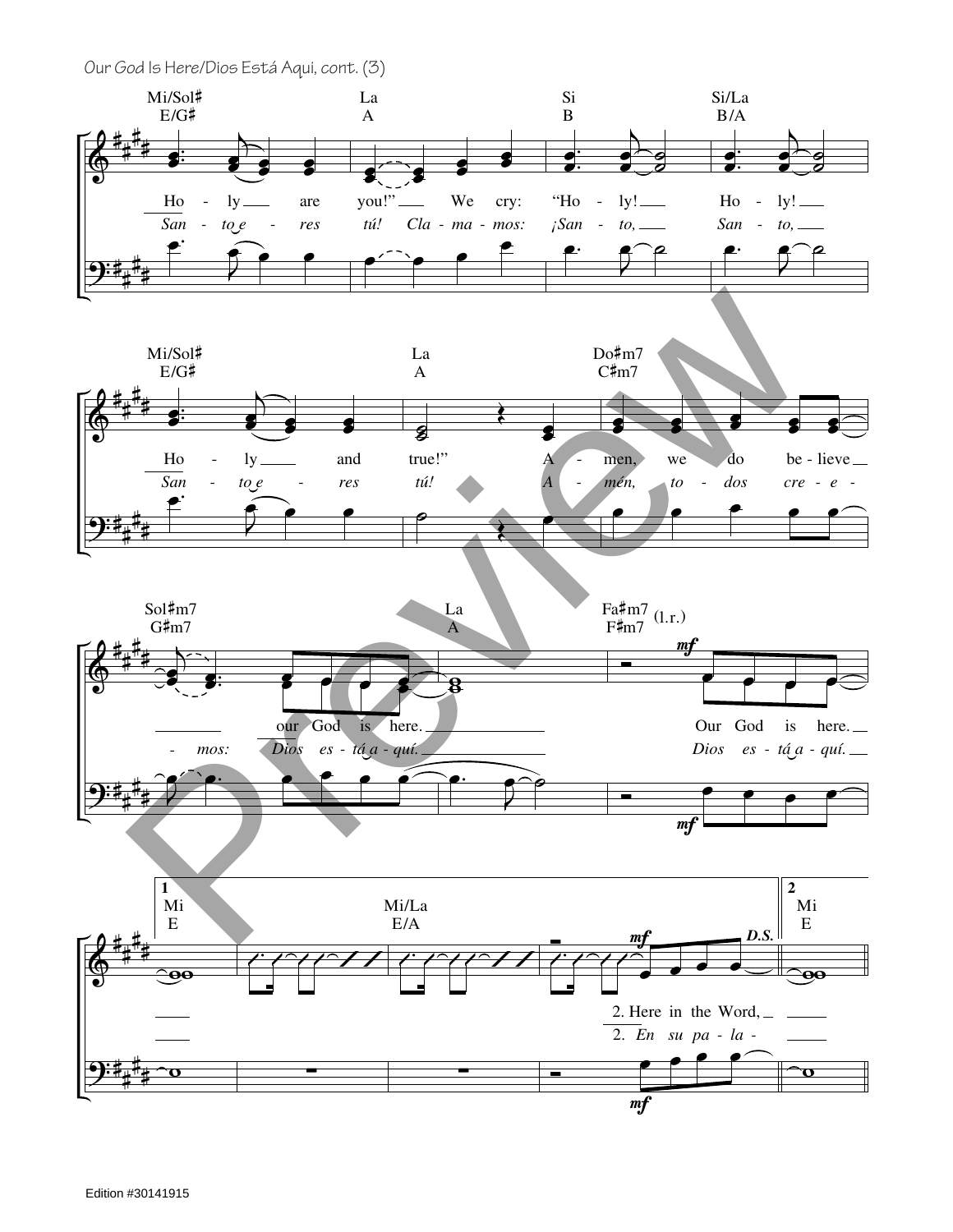